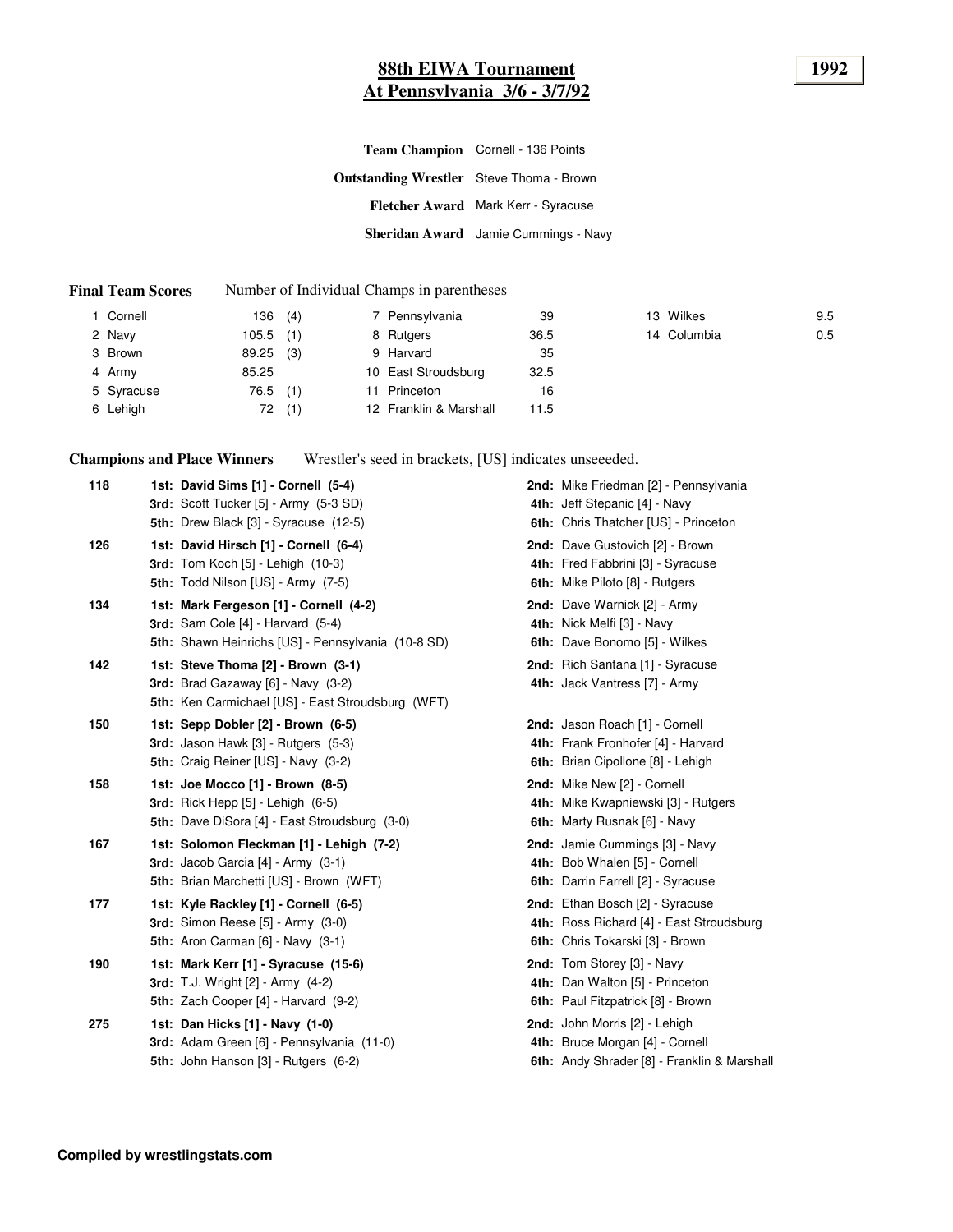# **3/6/1992 and 3/7/1992 at Pennsylvania 1992 EIWA Championship Page 1 of 10**

| Jeff Stepanic, Navy [4]                  |                        |                     |                            |                   |                           |                                  |
|------------------------------------------|------------------------|---------------------|----------------------------|-------------------|---------------------------|----------------------------------|
| Bye                                      |                        | Jeff Stepanic       |                            |                   |                           |                                  |
| Albert Andres, Columbia                  |                        |                     |                            | Jeff Stepanic 6-1 |                           |                                  |
| Scott Tucker, Army [5]                   |                        |                     | Scott Tucker TF 19-2, 6:39 |                   |                           |                                  |
| Brandon Wingert, Franklin & Marshall [8] |                        |                     |                            |                   |                           | David Sims 9-7                   |
| BJ Maffuci, Lehigh                       |                        |                     | Brandon Wingert Fall 2:24  |                   |                           |                                  |
| Marc Citro, Rutgers                      |                        |                     |                            |                   | David Sims TF 25-10, 7:00 |                                  |
| David Sims, Cornell [1]                  |                        |                     | David Sims TF 22-5, 5:38   |                   |                           |                                  |
|                                          |                        |                     |                            |                   |                           | David Sims 5-4                   |
| Mike Friedman, Pennsylvania [2]          |                        | Mike Friedman 16-6  |                            |                   |                           |                                  |
| Steve Aoki, Harvard                      |                        |                     |                            |                   | Mike Friedman 2-1         |                                  |
| Bye                                      |                        | Mike Recker         |                            |                   |                           |                                  |
| Mike Recker, East Stroudsburg [7]        |                        |                     |                            |                   |                           |                                  |
| Chris Rickard, Wilkes [6]                |                        | Chris Thatcher 11-9 |                            |                   |                           | Mike Friedman 20-11              |
| Chris Thatcher, Princeton                |                        |                     |                            |                   | Chris Thatcher 8-4        |                                  |
| Bye                                      |                        | Drew Black          |                            |                   |                           |                                  |
| Drew Black, Syracuse [3]                 |                        |                     |                            |                   |                           |                                  |
|                                          |                        |                     | <b>Consolation Bracket</b> |                   |                           |                                  |
| <b>Albert Andres</b>                     |                        |                     |                            |                   |                           |                                  |
| Bye                                      | <b>Albert Andres</b>   |                     |                            |                   |                           |                                  |
|                                          |                        |                     | Drew Black 15-4            |                   |                           |                                  |
|                                          | Drew Black             |                     |                            |                   | Drew Black 5-2            |                                  |
| <b>BJ</b> Maffuci                        |                        |                     |                            |                   |                           | Jeff Stepanic 4-3                |
| Marc Citro                               | Marc Citro 10-2        |                     |                            |                   | Jeff Stepanic             |                                  |
|                                          |                        |                     | Mike Recker 15-4           |                   |                           |                                  |
|                                          | Mike Recker            |                     |                            |                   |                           | Third Place: Scott Tucker 5-3 OT |
|                                          |                        |                     |                            |                   |                           |                                  |
| Steve Aoki                               | Steve Aoki             |                     |                            |                   |                           | Fifth Place: Drew Black 12-5     |
| Bye                                      |                        |                     | Steve Aoki 6-4             |                   |                           |                                  |
|                                          | <b>Brandon Wingert</b> |                     |                            |                   | Scott Tucker 14-3         |                                  |
|                                          |                        |                     |                            |                   |                           | Scott Tucker 15-5                |
| Chris Rickard                            | Chris Rickard          |                     |                            |                   | <b>Chris Thatcher</b>     |                                  |
| Bye                                      |                        |                     | Chris Thatcher 11-5        |                   |                           |                                  |
|                                          | Scott Tucker           |                     |                            |                   |                           |                                  |
|                                          |                        |                     |                            |                   |                           |                                  |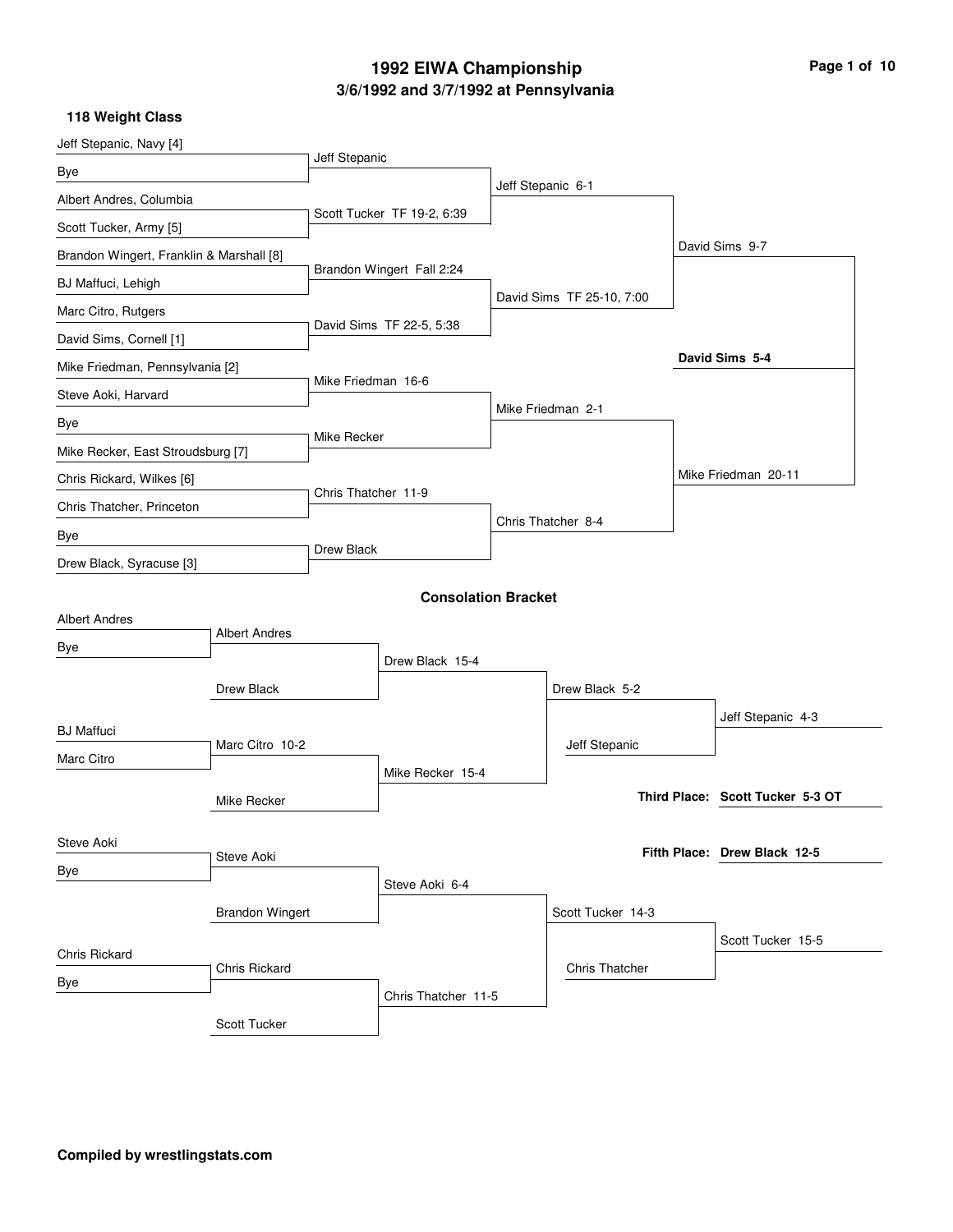# **3/6/1992 and 3/7/1992 at Pennsylvania 1992 EIWA Championship Page 2 of 10**

| Paul Schwarzbach, Pennsylvania [4]    |                     |                    |                            |              |                         |                              |  |
|---------------------------------------|---------------------|--------------------|----------------------------|--------------|-------------------------|------------------------------|--|
| Scott Bowers, Princeton               |                     |                    | Paul Schwarzbach 6-2       |              |                         |                              |  |
| Bye                                   |                     |                    |                            | Tom Koch 5-4 |                         |                              |  |
| Tom Koch, Lehigh [5]                  |                     | Tom Koch           |                            |              |                         |                              |  |
| Mike Piloto, Rutgers [8]              |                     |                    |                            |              |                         | David Hirsch 8-3             |  |
| Ray Markulics, Wilkes                 |                     | Mike Piloto 7-6    |                            |              |                         |                              |  |
| Bye                                   |                     |                    |                            |              | David Hirsch 20-7       |                              |  |
| David Hirsch, Cornell [1]             |                     | David Hirsch       |                            |              |                         |                              |  |
| Dave Gustovich, Brown [2]             |                     | Dave Gustovich     |                            |              |                         | David Hirsch 6-4             |  |
| Bye                                   |                     |                    |                            |              | Dave Gustovich 12-10 OT |                              |  |
| Todd Nilson, Army                     |                     | Todd Nilson 8-3    |                            |              |                         |                              |  |
| Robert Weis, Navy [7]                 |                     |                    |                            |              |                         |                              |  |
| Byron Magill, Franklin & Marshall [6] |                     | Byron Magill 12-10 |                            |              |                         | Dave Gustovich 8-4           |  |
| Matt Ciampa, East Stroudsburg         |                     |                    |                            |              | Fred Fabbrini 4-2 OT    |                              |  |
| Josh Freshwater, Harvard              |                     |                    | Fred Fabbrini Fall 6:34    |              |                         |                              |  |
| Fred Fabbrini, Syracuse [3]           |                     |                    |                            |              |                         |                              |  |
|                                       |                     |                    | <b>Consolation Bracket</b> |              |                         |                              |  |
| <b>Scott Bowers</b>                   | <b>Scott Bowers</b> |                    |                            |              |                         |                              |  |
| Bye                                   |                     |                    | Byron Magill 4-2 OT        |              |                         |                              |  |
|                                       | <b>Byron Magill</b> |                    |                            |              | Todd Nilson 3-2         |                              |  |
|                                       |                     |                    |                            |              |                         | Tom Koch 7-1                 |  |
| Ray Markulics                         | Ray Markulics       |                    |                            |              | Tom Koch                |                              |  |
| Bye                                   |                     |                    | Todd Nilson 6-3            |              |                         |                              |  |
|                                       | <b>Todd Nilson</b>  |                    |                            |              |                         | Third Place: Tom Koch 10=3   |  |
|                                       |                     |                    |                            |              |                         |                              |  |
| Robert Weis                           | Robert Weis         |                    |                            |              |                         | Fifth Place: Todd Nilson 7-5 |  |
| Bye                                   |                     |                    | Mike Piloto 2-1            |              |                         |                              |  |
|                                       | Mike Piloto         |                    |                            |              | Mike Piloto 5-4         |                              |  |
|                                       |                     |                    |                            |              |                         | Fred Fabbrini 9-3            |  |
| Matt Ciampa                           | Matt Ciampa 15-4    |                    |                            |              | Fred Fabbrini           |                              |  |
| Josh Freshwater                       |                     |                    | Matt Ciampa 8-7            |              |                         |                              |  |
|                                       | Paul Schwarzbach    |                    |                            |              |                         |                              |  |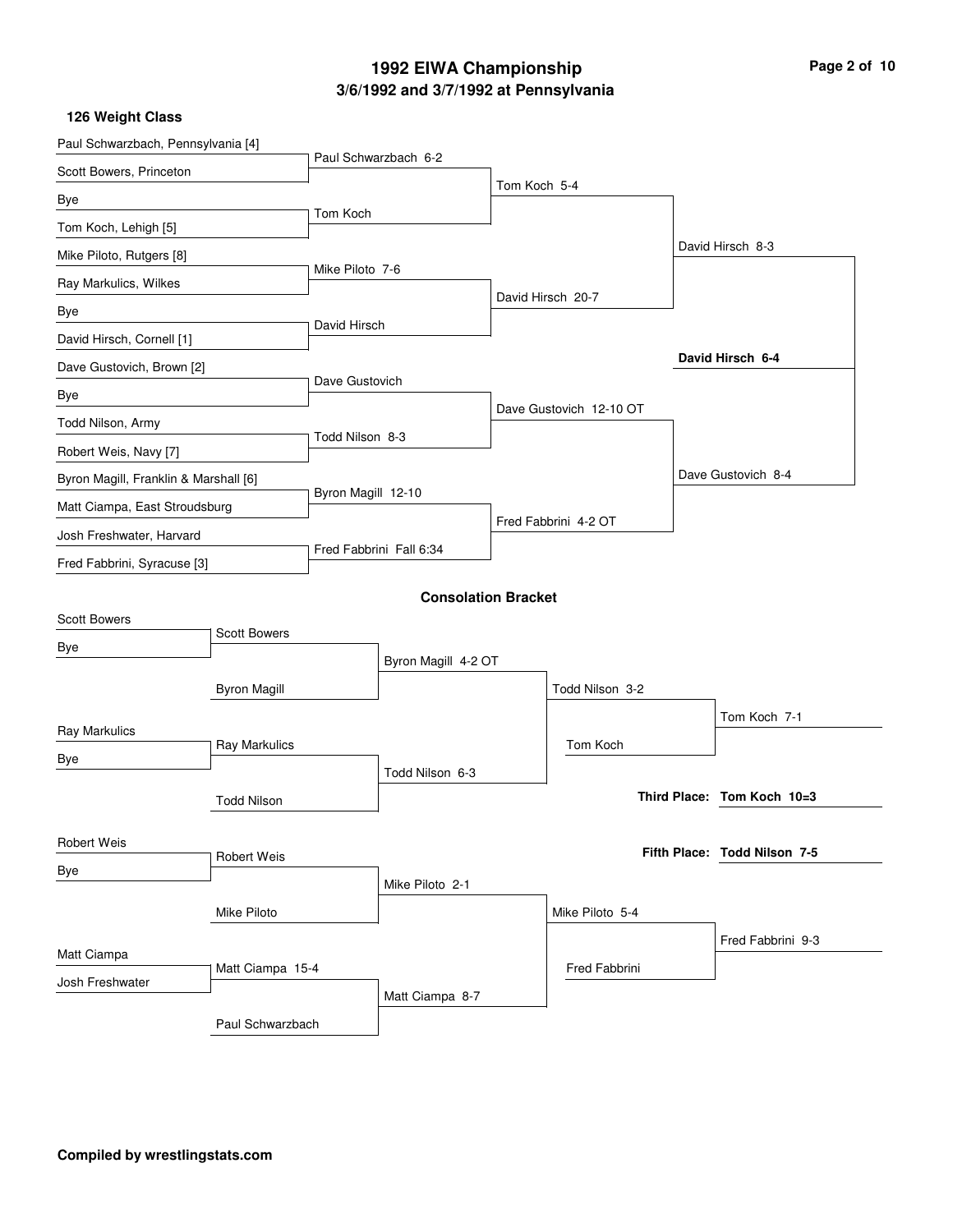#### **3/6/1992 and 3/7/1992 at Pennsylvania 1992 EIWA Championship**

|  | Page 3 of 10 |  |  |  |
|--|--------------|--|--|--|
|--|--------------|--|--|--|

| 134 Weight Class               |                              |                    |                            |                 |                      |                                      |  |
|--------------------------------|------------------------------|--------------------|----------------------------|-----------------|----------------------|--------------------------------------|--|
| Sam Cole, Harvard [4]          |                              |                    |                            |                 |                      |                                      |  |
| Jeff Root, Franklin & Marshall |                              | Sam Cole 14-3      |                            |                 |                      |                                      |  |
| Ed Braunsdorf, Rutgers         |                              |                    |                            | Sam Cole 6-5    |                      |                                      |  |
| Dave Bonomo, Wilkes [5]        |                              |                    | Dave Bonomo Fall 6:29      |                 |                      |                                      |  |
| John Allman, Brown [8]         |                              |                    |                            |                 |                      | Mark Fergeson 11-3                   |  |
| Bye                            |                              | John Allman        |                            |                 |                      |                                      |  |
| Shawn Heinrichs, Pennsylvania  |                              |                    |                            |                 | Mark Fergeson 6-0    |                                      |  |
| Mark Fergeson, Cornell [1]     |                              | Mark Fergeson 16-4 |                            |                 |                      |                                      |  |
| Dave Warnick, Army [2]         |                              |                    |                            |                 |                      | Mark Fergeson 5-2                    |  |
| Scott Wurman, Princeton        |                              | Dave Warnick 18-4  |                            |                 |                      |                                      |  |
| Bye                            |                              |                    |                            |                 | Dave Warnick 10-8    |                                      |  |
| John McCumber, Lehigh [7]      |                              | John McCumber      |                            |                 |                      |                                      |  |
| Jamie Kyriazis, Syracuse [6]   |                              |                    |                            |                 |                      | Dave Warnick 8-3                     |  |
| Todd Gilmore, Columbia         |                              | Todd Gilmore 13-2  |                            |                 |                      |                                      |  |
| Mike Castro, East Stroudsburg  |                              |                    |                            | Nick Melfi 12-4 |                      |                                      |  |
| Nick Melfi, Navy [3]           |                              | Nick Melfi 17-7    |                            |                 |                      |                                      |  |
|                                |                              |                    | <b>Consolation Bracket</b> |                 |                      |                                      |  |
| Jeff Root                      |                              |                    |                            |                 |                      |                                      |  |
| Ed Braunsdorf                  | Jeff Root Fall 3:26          |                    |                            |                 |                      |                                      |  |
|                                |                              |                    | Todd Gilmore 13-4          |                 |                      |                                      |  |
|                                | <b>Todd Gilmore</b>          |                    |                            |                 | Shawn Heinrichs 15-3 |                                      |  |
| Shawn Heinrichs                |                              |                    |                            |                 |                      | Sam Cole 5-4                         |  |
| Bye                            | Shawn Heinrichs              |                    |                            |                 | Sam Cole             |                                      |  |
|                                |                              |                    | Shawn Heinrichs 6-4 OT     |                 |                      | Third Place: Sam Cole 5-4            |  |
|                                | John McCumber                |                    |                            |                 |                      |                                      |  |
| Scott Wurman                   |                              |                    |                            |                 |                      | Fifth Place: Shawn Heinrichs 10-8 OT |  |
| Bye                            | Scott Wurman                 |                    |                            |                 |                      |                                      |  |
|                                |                              |                    | John Allman 9-1            |                 |                      |                                      |  |
|                                | John Allman                  |                    |                            |                 | Dave Bonomo 4-2      |                                      |  |
| Jamie Kyriazis                 |                              |                    |                            |                 |                      | Nick Melfi Fall 5:52                 |  |
| Mike Castro                    | Jamie Kyriazis TF 18-3, 5:00 |                    |                            |                 | Nick Melfi           |                                      |  |
|                                |                              |                    | Dave Bonomo 10-1           |                 |                      |                                      |  |
|                                | Dave Bonomo                  |                    |                            |                 |                      |                                      |  |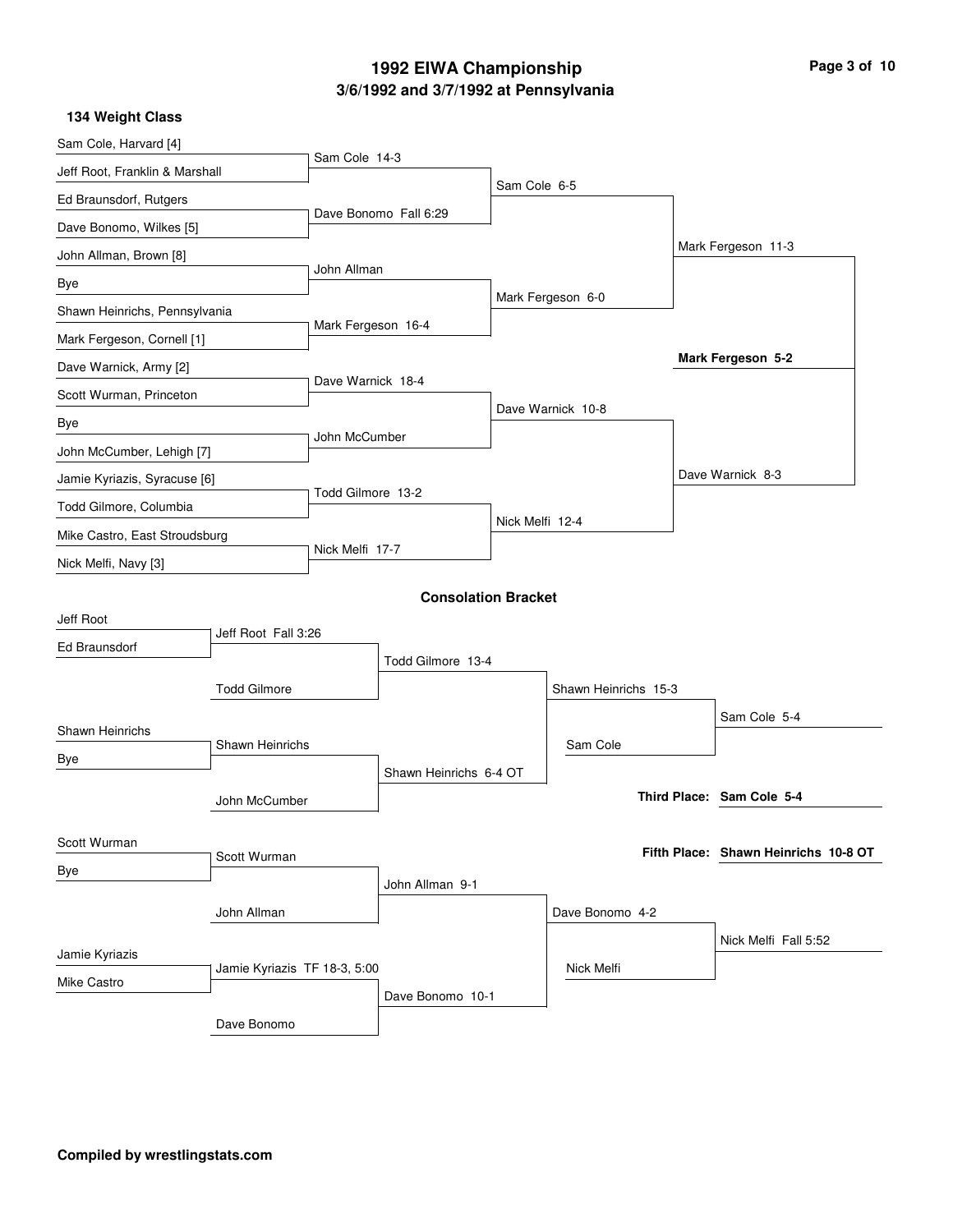#### **3/6/1992 and 3/7/1992 at Pennsylvania 1992 EIWA Championship**

| Page 4 of 10 |  |  |
|--------------|--|--|
|              |  |  |

| Steve Cassidy, Lehigh [4]        |                      |                     |                             |                  |                      |                                 |
|----------------------------------|----------------------|---------------------|-----------------------------|------------------|----------------------|---------------------------------|
| Ken Carmichael, East Stroudsburg |                      | Ken Carmichael 7-1  |                             |                  |                      |                                 |
| Fred Goldbach, Rutgers           |                      |                     |                             |                  | Ken Carmichael 7-4   |                                 |
| Michael Warnick, Harvard [5]     |                      | Michael Warnick 9-7 |                             |                  |                      |                                 |
| Rick Dabbs, Pennsylvania [8]     |                      |                     |                             |                  |                      | Rich Santana 8-1                |
| Chris Ackerman, Princeton        |                      | Rick Dabbs 4-1      |                             |                  |                      |                                 |
| Bye                              |                      |                     |                             | Rich Santana 6-4 |                      |                                 |
| Rich Santana, Syracuse [1]       |                      | <b>Rich Santana</b> |                             |                  |                      |                                 |
| Steve Thoma, Brown [2]           |                      |                     |                             |                  |                      | Steve Thoma 3-1                 |
| Barry Van Scoten, Wilkes         |                      | Steve Thoma 17-8    |                             |                  |                      |                                 |
| Brian Cuddy, Franklin & Marshall |                      |                     |                             | Steve Thoma 6-2  |                      |                                 |
| Jack Vantress, Army [7]          |                      | Jack Vantress 7-5   |                             |                  |                      |                                 |
| Brad Gazaway, Navy [6]           |                      |                     |                             |                  |                      | Steve Thoma 5-4                 |
| Bye                              |                      | <b>Brad Gazaway</b> |                             |                  |                      |                                 |
| Paolo Custodio, Columbia         |                      |                     |                             |                  | Brad Gazaway 6-4 OT  |                                 |
| Mike Klinglesmith, Cornell [3]   |                      |                     | Mike Klinglesmith Fall 2:06 |                  |                      |                                 |
|                                  |                      |                     | <b>Consolation Bracket</b>  |                  |                      |                                 |
| Steve Cassidy                    |                      |                     |                             |                  |                      |                                 |
| Fred Goldbach                    | Steve Cassidy 5-2    |                     |                             |                  |                      |                                 |
|                                  |                      |                     | Steve Cassidy 5-3           |                  |                      |                                 |
|                                  | Mike Klinglesmith    |                     |                             |                  | Jack Vantress 7-5 OT |                                 |
| Chris Ackerman                   |                      |                     |                             |                  |                      | Jack Vantress 7-1               |
| Bye                              | Chris Ackerman       |                     |                             |                  | Ken Carmichael       |                                 |
|                                  |                      |                     | Jack Vantress 8-0           |                  |                      | Third Place: Brad Gazaway 3-2   |
|                                  | <b>Jack Vantress</b> |                     |                             |                  |                      |                                 |
| Barry Van Scoten                 |                      |                     |                             |                  |                      | Fifth Place: Ken Carmichael DSQ |
| <b>Brian Cuddy</b>               | Brian Cuddy 9-5      |                     |                             |                  |                      |                                 |
|                                  |                      |                     | Rick Dabbs DFT              |                  |                      |                                 |
|                                  | <b>Rick Dabbs</b>    |                     |                             |                  | Rick Dabbs 3-1 OT    |                                 |
| Paolo Custodio                   |                      |                     |                             |                  |                      | Brad Gazaway DSQ                |
| Bye                              | Paolo Custodio       |                     | Michael Warnick Fall 3:31   |                  | <b>Brad Gazaway</b>  |                                 |
|                                  |                      |                     |                             |                  |                      |                                 |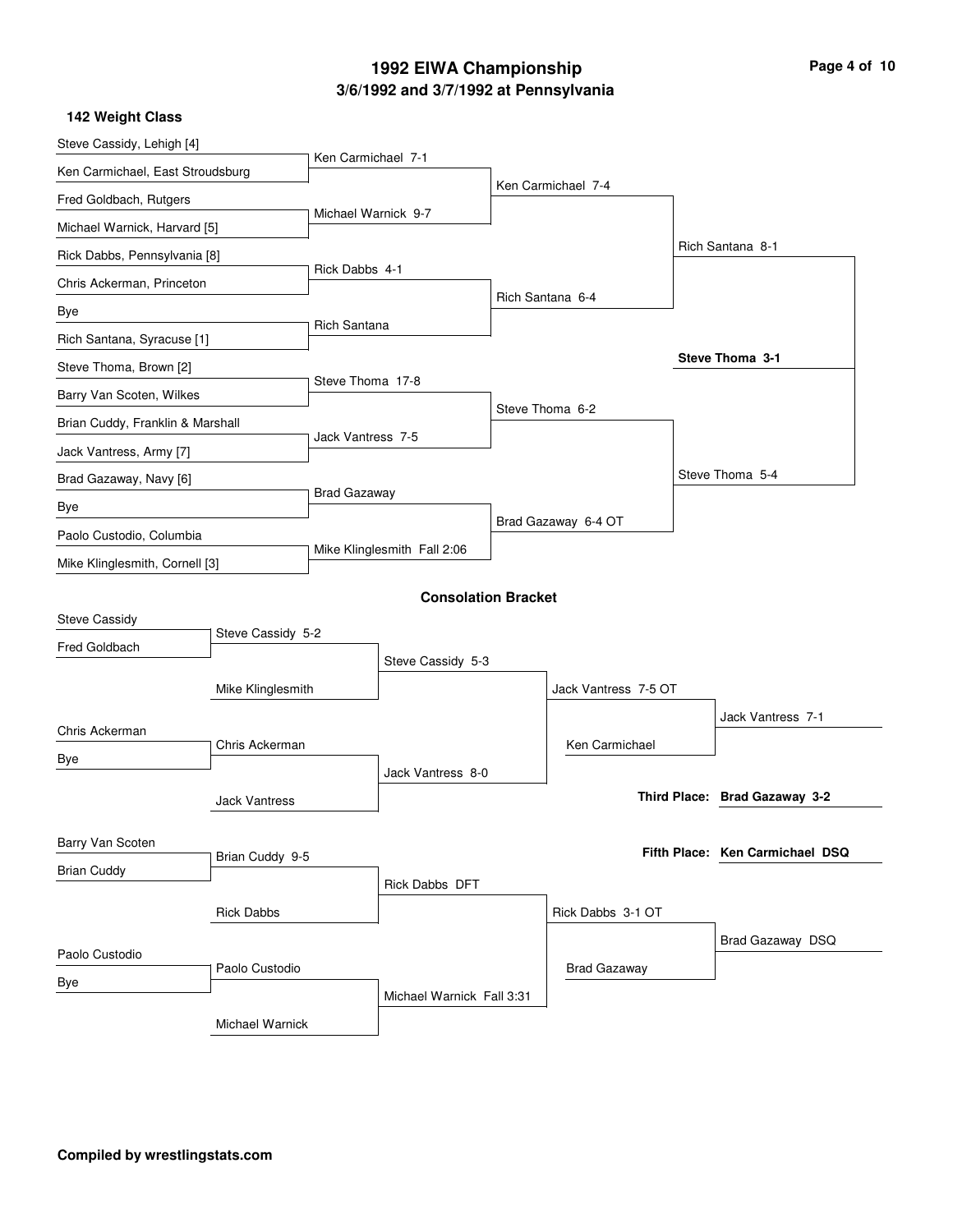# **3/6/1992 and 3/7/1992 at Pennsylvania 1992 EIWA Championship Page 5 of 10**

| Frank Fronhofer, Harvard [4]         |                      |                            |                |                        |                               |
|--------------------------------------|----------------------|----------------------------|----------------|------------------------|-------------------------------|
| Craig Reiner, Navy                   | Frank Fronhofer 3-2  |                            |                |                        |                               |
| Bye                                  |                      |                            |                | Frank Fronhofer 4-2 OT |                               |
| Chris Saba, Syracuse [5]             | Chris Saba           |                            |                |                        |                               |
| Brian Cipollone, Lehigh [8]          |                      |                            |                |                        | Jason Roach 7-4               |
| Dave Georgas, Princeton              | Brian Cipollone 10-1 |                            |                |                        |                               |
| Corey McCaslin, Columbia             |                      |                            |                | Jason Roach 10-3       |                               |
| Jason Roach, Cornell [1]             |                      | Jason Roach Fall 2:44      |                |                        |                               |
| Sepp Dobler, Brown [2]               |                      |                            |                |                        | Sepp Dobler 6-5               |
| Doug Day, Franklin & Marshall        |                      | Sepp Dobler TF 19-4, 3:13  |                |                        |                               |
| Eric Feese, Wilkes                   |                      |                            |                | Sepp Dobler 10-3       |                               |
| Bill Troop, East Stroudsburg [7]     | Bill Troop 14-2      |                            |                |                        |                               |
| Romy O'Daniel, Army [6]              |                      |                            |                |                        | Sepp Dobler 4-2               |
| Joe Koltun, Pennsylvania             | Romy O'Daniel 12-2   |                            |                |                        |                               |
| Bye                                  | Jason Hawk           |                            | Jason Hawk 4-1 |                        |                               |
| Jason Hawk, Rutgers [3]              |                      |                            |                |                        |                               |
|                                      |                      | <b>Consolation Bracket</b> |                |                        |                               |
| Craig Reiner                         |                      |                            |                |                        |                               |
| Craig Reiner<br>Bye                  |                      |                            |                |                        |                               |
|                                      |                      | Craig Reiner 4-1           |                |                        |                               |
| Romy O'Daniel                        |                      |                            |                | Craig Reiner 5-4       |                               |
| Dave Georgas                         |                      |                            |                | Frank Fronhofer        | Frank Fronhofer 3-2           |
| Corey McCaslin 4-2<br>Corey McCaslin |                      | Corey McCaslin 6-4         |                |                        |                               |
| <b>Bill Troop</b>                    |                      |                            |                |                        | Third Place: Jason Hawk 5-3   |
|                                      |                      |                            |                |                        |                               |
| Doug Day<br>Eric Feese Fall 0:55     |                      |                            |                |                        | Fifth Place: Craig Reiner 3-2 |
| Eric Feese                           |                      | Brian Cipollone Fall 0:51  |                |                        |                               |
| <b>Brian Cipollone</b>               |                      |                            |                | Brian Cipollone 12-5   |                               |
|                                      |                      |                            |                |                        | Jason Hawk 5-4 TB             |
| Joe Koltun<br>Joe Koltun             |                      |                            |                | Jason Hawk             |                               |
| Bye                                  |                      | Joe Koltun 4-3             |                |                        |                               |
| Chris Saba                           |                      |                            |                |                        |                               |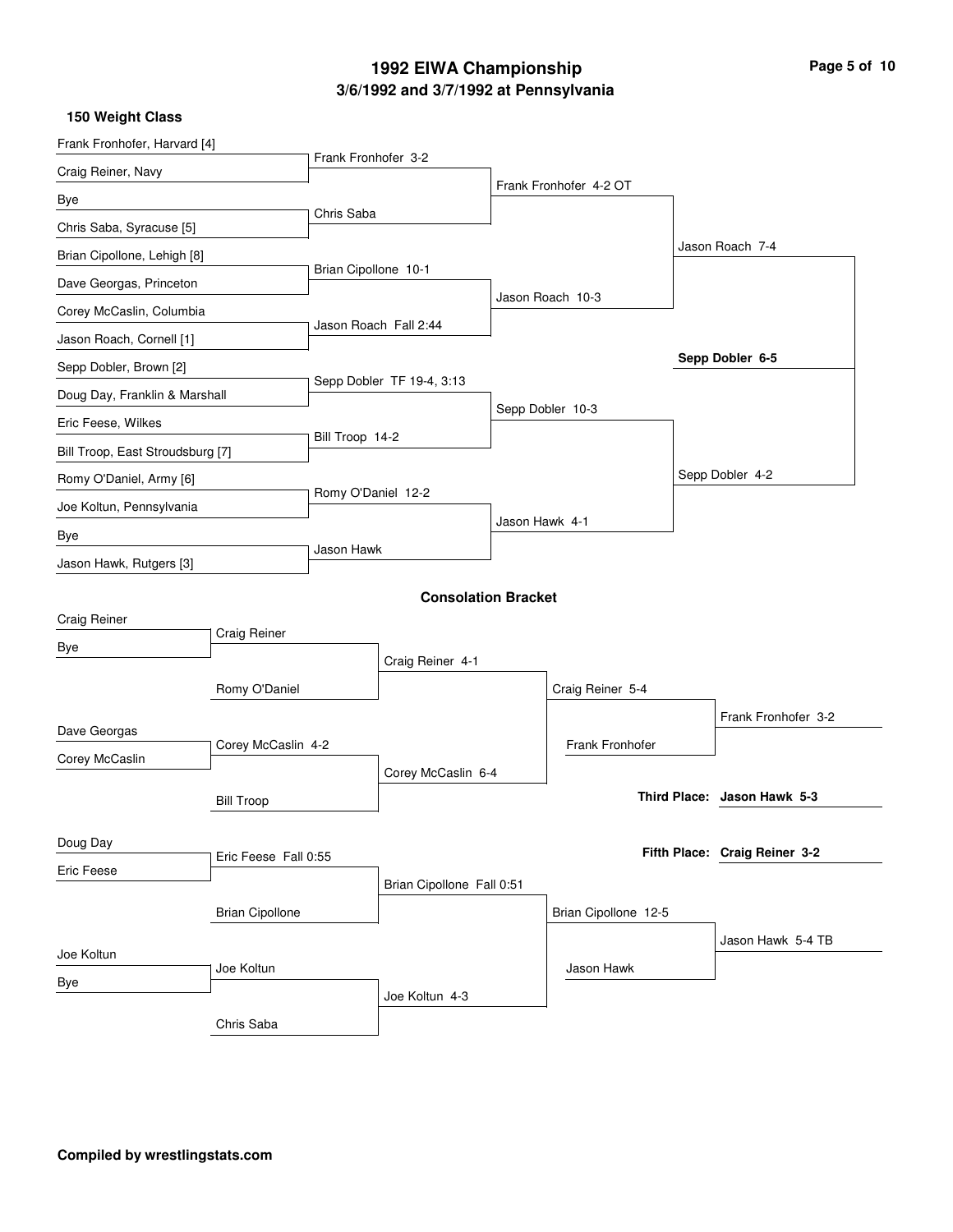# **3/6/1992 and 3/7/1992 at Pennsylvania 1992 EIWA Championship Page 6 of 10**

|  |  |  |  | 158 Weight Class |
|--|--|--|--|------------------|
|--|--|--|--|------------------|

| Dave DiSora, East Stroudsburg [4] |                    |                     |                            |                 |                         |                              |
|-----------------------------------|--------------------|---------------------|----------------------------|-----------------|-------------------------|------------------------------|
| John Stout, Wilkes                |                    | Dave DiSora 9-1     |                            |                 |                         |                              |
| Mike Fisher, Columbia             |                    |                     |                            | Dave DiSora 7-2 |                         |                              |
| Rick Hepp, Lehigh [5]             |                    | Rick Hepp Fall 4:13 |                            |                 |                         |                              |
| Alex Teran, Syracuse [8]          |                    |                     |                            |                 |                         | Joe Mocco 11-5               |
| Doug Roskos, Princeton            |                    | Alex Teran 12-6     |                            |                 |                         |                              |
| Bye                               |                    |                     |                            | Joe Mocco 15-4  |                         |                              |
| Joe Mocco, Brown [1]              |                    | Joe Mocco           |                            |                 |                         |                              |
| Mike New, Cornell [2]             |                    |                     |                            |                 |                         | Joe Mocco 8-5                |
| Sean Seagreaves, Pennsylvania     |                    |                     | Mike New TF 15-0, 5:45     |                 |                         |                              |
| Mike Constanza, Harvard           |                    |                     |                            | Mike New 7-2    |                         |                              |
| Matt Marciniak, Army [7]          |                    | Matt Marciniak 7-2  |                            |                 |                         |                              |
| Marty Rusnak, Navy [6]            |                    |                     |                            |                 |                         | Mike New 7-1                 |
| Jon Koteski, Franklin & Marshall  |                    | Marty Rusnak 18-6   |                            |                 |                         |                              |
| Bye                               |                    |                     |                            |                 | Marty Rusnak 3-2        |                              |
| Mike Kwapniewski, Rutgers [3]     |                    | Mike Kwapniewski    |                            |                 |                         |                              |
|                                   |                    |                     | <b>Consolation Bracket</b> |                 |                         |                              |
| John Stout                        |                    |                     |                            |                 |                         |                              |
| Mike Fisher                       | John Stout 12-2    |                     |                            |                 |                         |                              |
|                                   |                    |                     | Mike Kwapniewski Med FFT   |                 |                         |                              |
|                                   | Mike Kwapniewski   |                     |                            |                 | Mike Kwapniewski 7-3    |                              |
| Doug Roskos                       |                    |                     |                            |                 |                         | Mike Kwapniewski 2-1         |
| Bye                               | Doug Roskos        |                     |                            |                 | Dave DiSora             |                              |
|                                   |                    |                     | Doug Roskos 6-4 OT         |                 |                         | Third Place: Rick Hepp 6-5   |
|                                   | Matt Marciniak     |                     |                            |                 |                         |                              |
| Sean Seagreaves                   |                    |                     |                            |                 |                         | Fifth Place: Dave DiSora 3-0 |
| Mike Constanza                    | Mike Constanza 7-3 |                     |                            |                 |                         |                              |
|                                   |                    |                     | Alex Teran 8-7             |                 |                         |                              |
|                                   | Alex Teran         |                     |                            |                 | Rick Hepp TF 19-4, 6:36 |                              |
| Jon Koteski                       |                    |                     |                            |                 |                         | Rick Hepp 15-1               |
| Bye                               | Jon Koteski        |                     |                            |                 | Marty Rusnak            |                              |
|                                   |                    |                     | Rick Hepp 13-1             |                 |                         |                              |
|                                   | <b>Rick Hepp</b>   |                     |                            |                 |                         |                              |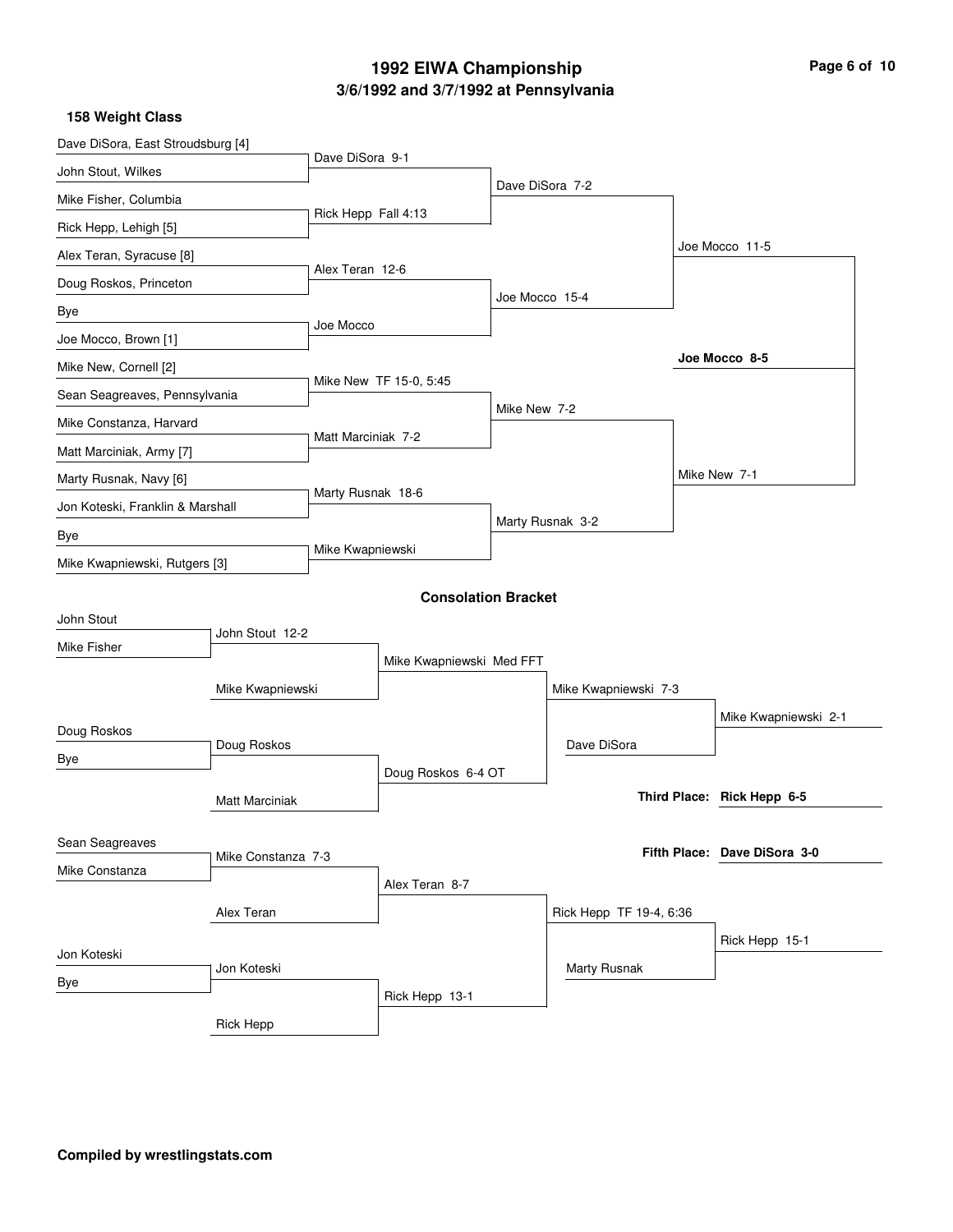# **3/6/1992 and 3/7/1992 at Pennsylvania 1992 EIWA Championship Page 7 of 10**

| 167 Weight Class                    |                     |                          |                              |                    |                          |  |                                      |
|-------------------------------------|---------------------|--------------------------|------------------------------|--------------------|--------------------------|--|--------------------------------------|
| Jacob Garcia, Army [4]              |                     | Jacob Garcia 10-2        |                              |                    |                          |  |                                      |
| Chris Sanzone, Harvard              |                     |                          |                              |                    | Bob Whalen 11-3          |  |                                      |
| Joel Selcher, Princeton             |                     |                          |                              |                    |                          |  |                                      |
| Bob Whalen, Cornell [5]             |                     | Bob Whalen TF 19-4, 3:18 |                              |                    |                          |  |                                      |
| Kevin Sheridan, Rutgers [8]         |                     |                          |                              |                    |                          |  | Solomon Fleckman 10-1                |
| Bye                                 |                     | Kevin Sheridan           |                              |                    |                          |  |                                      |
| Steve DeRafelo, Franklin & Marshall |                     |                          |                              |                    | Solomon Fleckman 14-2    |  |                                      |
| Solomon Fleckman, Lehigh [1]        |                     |                          | Solomon Fleckman TF 17-1, 6: |                    |                          |  |                                      |
| Darrin Farrell, Syracuse [2]        |                     |                          |                              |                    |                          |  | Solomon Fleckman 7-2                 |
| Bye                                 |                     | <b>Darrin Farrell</b>    |                              |                    |                          |  |                                      |
| Brian Marchetti, Brown              |                     |                          |                              | Darrin Farrell 7-0 |                          |  |                                      |
| Josh Florell, Pennsylvania [7]      |                     | Brian Marchetti 10-5     |                              |                    |                          |  |                                      |
| Steve Cumbie, Columbia [6]          |                     |                          |                              |                    |                          |  | Jamie Cummings 13-2                  |
| Tony DeAngelo, East Stroudsburg     |                     | Steve Cumbie 14-9        |                              |                    |                          |  |                                      |
| Ray Monzon, Wilkes                  |                     |                          |                              |                    | Jamie Cummings Fall 6:49 |  |                                      |
| Jamie Cummings, Navy [3]            |                     | Jamie Cummings Fall 3:17 |                              |                    |                          |  |                                      |
|                                     |                     |                          | <b>Consolation Bracket</b>   |                    |                          |  |                                      |
| Chris Sanzone                       |                     |                          |                              |                    |                          |  |                                      |
| Joel Selcher                        | Chris Sanzone 6-0   |                          |                              |                    |                          |  |                                      |
|                                     |                     |                          | Steve Cumbie 7-5             |                    |                          |  |                                      |
|                                     | <b>Steve Cumbie</b> |                          |                              |                    | Brian Marchetti 10-6     |  |                                      |
| <b>Steve DeRafelo</b>               |                     |                          |                              |                    |                          |  | Bob Whalen 11-5                      |
| Bye                                 | Steve DeRafelo      |                          |                              |                    | <b>Bob Whalen</b>        |  |                                      |
|                                     |                     |                          | Brian Marchetti 7-4          |                    |                          |  | Third Place: Jacob Garcia 3-1        |
|                                     | Brian Marchetti     |                          |                              |                    |                          |  |                                      |
| Josh Florell                        |                     |                          |                              |                    |                          |  |                                      |
| Bye                                 | Josh Florell        |                          |                              |                    |                          |  | Fifth Place: Brian Marchetti Med FFT |
|                                     |                     |                          | Kevin Sheridan 4-2           |                    |                          |  |                                      |
| Kevin Sheridan                      |                     |                          |                              | Jacob Garcia 10-4  |                          |  |                                      |
| Tony DeAngelo                       |                     |                          |                              |                    |                          |  | Jacob Garcia Med FFT                 |
| Tony DeAngelo 12-1<br>Ray Monzon    |                     |                          |                              |                    | <b>Darrin Farrell</b>    |  |                                      |
|                                     |                     |                          | Jacob Garcia 9-6             |                    |                          |  |                                      |
|                                     | Jacob Garcia        |                          |                              |                    |                          |  |                                      |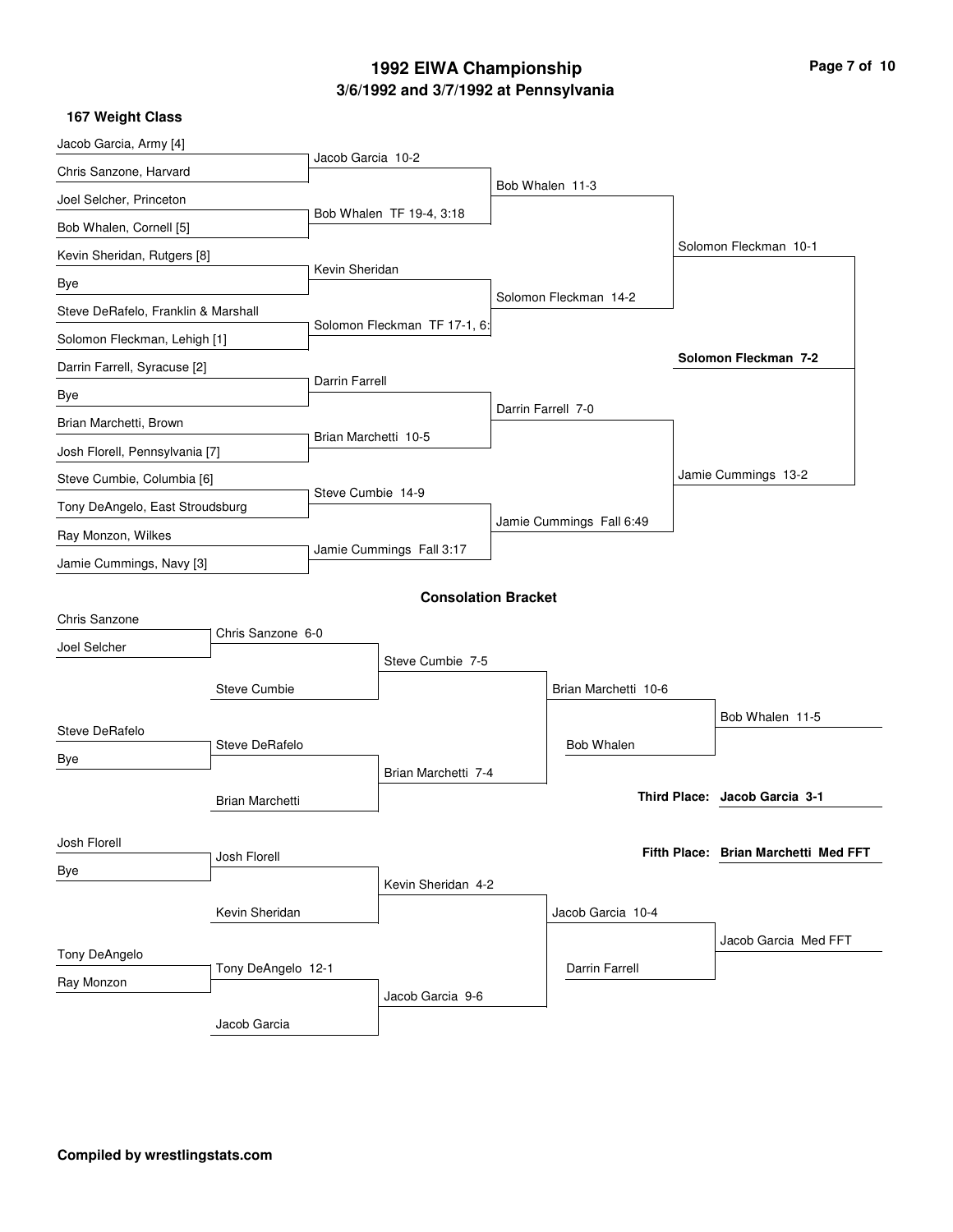# **3/6/1992 and 3/7/1992 at Pennsylvania 1992 EIWA Championship Page 8 of 10**

| Ross Richard, East Stroudsburg [4]    |                     |                    |                            |  |                     |                              |
|---------------------------------------|---------------------|--------------------|----------------------------|--|---------------------|------------------------------|
| Bruce Wacha, Columbia                 |                     | Ross Richard 7-2   |                            |  |                     |                              |
| Bye                                   |                     |                    |                            |  | Ross Richard 9-3    |                              |
| Simon Reese, Army [5]                 |                     | Simon Reese        |                            |  |                     |                              |
| Andy Fitz, Lehigh [8]                 |                     |                    |                            |  |                     | Kyle Rackley 7-2             |
| Brian Butler, Pennsylvania            |                     | Andy Fitz 13-7     |                            |  |                     |                              |
| Bye                                   |                     |                    |                            |  | Kyle Rackley 11-1   |                              |
| Kyle Rackley, Cornell [1]             |                     | Kyle Rackley       |                            |  |                     |                              |
| Ethan Bosch, Syracuse [2]             |                     |                    |                            |  |                     | Kyle Rackley 6-5             |
| John Drosos, Harvard                  |                     | Ethan Bosch 7-4    |                            |  |                     |                              |
| Bye                                   |                     |                    |                            |  | Ethan Bosch 6-4     |                              |
| Matt Shearer, Franklin & Marshall [7] |                     | Matt Shearer       |                            |  |                     |                              |
| Aron Carman, Navy [6]                 |                     |                    |                            |  |                     | Ethan Bosch Fall 4:03        |
| Jim Ferguson, Rutgers                 |                     |                    | Aron Carman 9-5            |  |                     |                              |
| Dan Bertram, Princeton                |                     |                    |                            |  | Aron Carman 10-7    |                              |
| Chris Tokarski, Brown [3]             |                     | Chris Tokarski 9-3 |                            |  |                     |                              |
|                                       |                     |                    | <b>Consolation Bracket</b> |  |                     |                              |
| Bruce Wacha                           |                     |                    |                            |  |                     |                              |
| Bye                                   | Bruce Wacha         |                    |                            |  |                     |                              |
|                                       |                     |                    | Chris Tokarski 7-2         |  |                     |                              |
|                                       | Chris Tokarski      |                    |                            |  | Chris Tokarski 9-2  |                              |
| <b>Brian Butler</b>                   |                     |                    |                            |  |                     | Ross Richard 9-2             |
| Bye                                   | <b>Brian Butler</b> |                    |                            |  | <b>Ross Richard</b> |                              |
|                                       |                     |                    | Brian Butler 8-4           |  |                     |                              |
|                                       | Matt Shearer        |                    |                            |  |                     | Third Place: Simon Reese 3-0 |
| John Drosos                           |                     |                    |                            |  |                     |                              |
| Bye                                   | John Drosos         |                    |                            |  |                     | Fifth Place: Aron Carman 3-1 |
|                                       |                     |                    | John Drosos 4-1            |  |                     |                              |
|                                       | Andy Fitz           |                    |                            |  | Simon Reese 6-0     |                              |
| Jim Ferguson                          |                     |                    |                            |  |                     | Simon Reese 2-2 TB           |
| Dan Bertram                           | Jim Ferguson 10-1   |                    |                            |  | Aron Carman         |                              |
|                                       |                     |                    | Simon Reese 3-0            |  |                     |                              |
|                                       | Simon Reese         |                    |                            |  |                     |                              |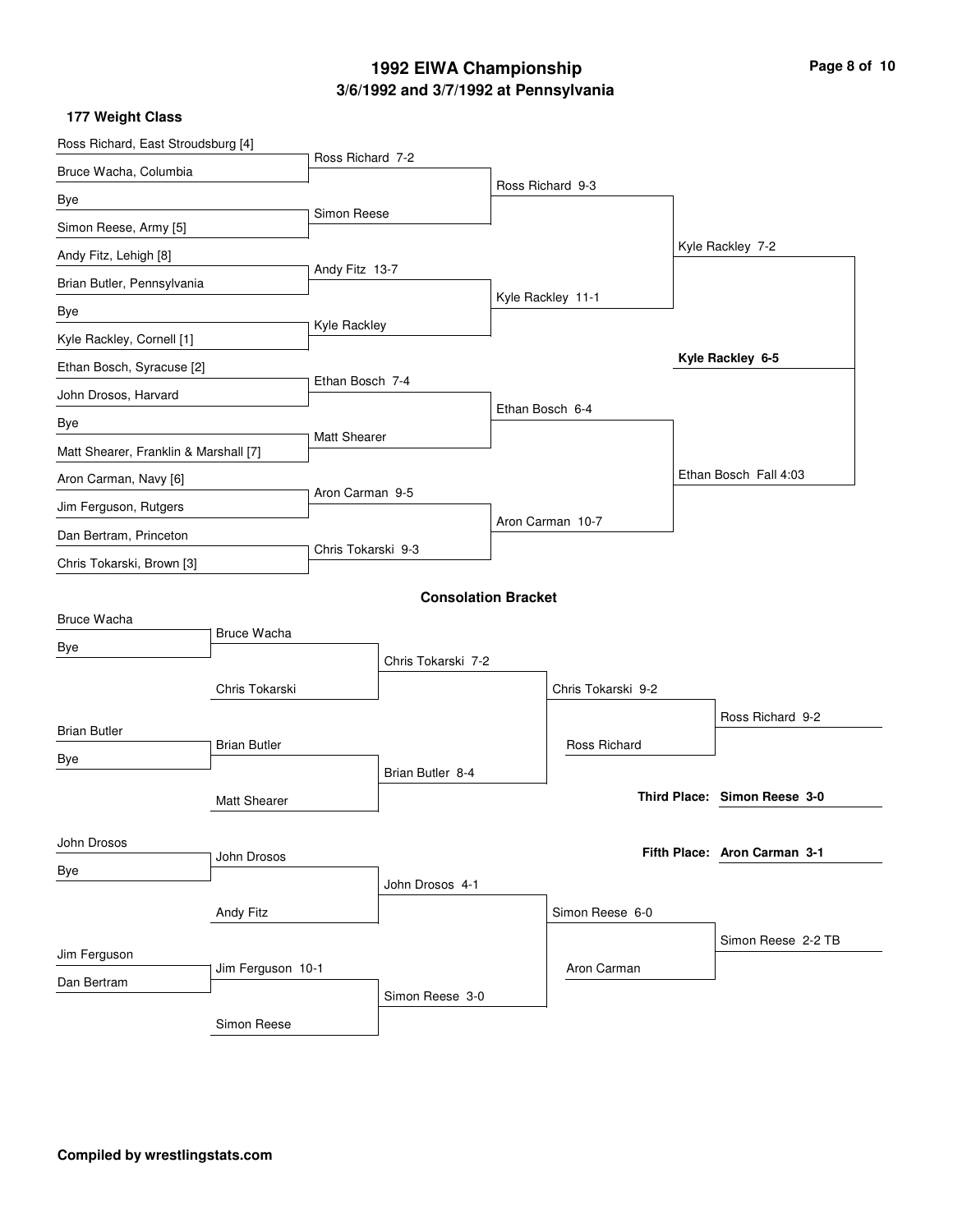# **3/6/1992 and 3/7/1992 at Pennsylvania 1992 EIWA Championship Page 9 of 10**

| Zach Cooper, Harvard [4]                   |                       |                       |                            |                 |                            |  |                              |
|--------------------------------------------|-----------------------|-----------------------|----------------------------|-----------------|----------------------------|--|------------------------------|
| Bye                                        |                       | Zach Cooper           |                            |                 |                            |  |                              |
| Anthony Silimperi, Lehigh                  |                       |                       |                            |                 | Zach Cooper Fall 5:24      |  |                              |
| Dan Walton, Princeton [5]                  |                       | Anthony Silimperi 9-5 |                            |                 |                            |  |                              |
| Paul Fitzpatrick, Brown [8]                |                       |                       |                            |                 |                            |  | Mark Kerr 16-5               |
| Mike Martin, Franklin & Marshall           |                       | Paul Fitzpatrick 6-3  |                            |                 |                            |  |                              |
| Aaron Tufankjian, Wilkes                   |                       | Mark Kerr Fall 1:49   |                            |                 | Mark Kerr TF 20-5, 5:57    |  |                              |
| Mark Kerr, Syracuse [1]                    |                       |                       |                            |                 |                            |  |                              |
| T.J. Wright, Army [2]                      |                       |                       |                            |                 |                            |  | Mark Kerr 15-6               |
| Cosmo Zaccaro, Rutgers                     |                       | T.J. Wright Fall 3:44 |                            |                 | T.J. Wright 6-0            |  |                              |
| Bye                                        |                       | Nick Szerlip          |                            |                 |                            |  |                              |
| Nick Szerlip, Columbia [7]                 |                       |                       |                            |                 |                            |  |                              |
| Brian Marcinek, Cornell [6]                |                       |                       |                            |                 |                            |  | Tom Storey 12-4              |
| Angelo Borzio, East Stroudsburg            |                       | Brian Marcinek 12-4   |                            | Tom Storey 10-4 |                            |  |                              |
| Jon-Paul Rorech, Pennsylvania              |                       | Tom Storey 12-1       |                            |                 |                            |  |                              |
| Tom Storey, Navy [3]                       |                       |                       |                            |                 |                            |  |                              |
|                                            |                       |                       | <b>Consolation Bracket</b> |                 |                            |  |                              |
| Dan Walton                                 | Dan Walton            |                       |                            |                 |                            |  |                              |
| Bye                                        |                       |                       | Dan Walton 7-5 OT          |                 |                            |  |                              |
|                                            | <b>Brian Marcinek</b> |                       |                            |                 | Dan Walton 7-3             |  |                              |
|                                            |                       |                       |                            |                 |                            |  | Dan Walton 6-4 OT            |
| <b>Mike Martin</b><br>Aaron Tufankjian 5-4 |                       |                       |                            |                 | Zach Cooper                |  |                              |
| Aaron Tufankjian                           |                       |                       | Nick Szerlip 6-5           |                 |                            |  |                              |
| Nick Szerlip                               |                       |                       |                            |                 |                            |  | Third Place: T.J. Wright 4-2 |
|                                            |                       |                       |                            |                 |                            |  |                              |
| Cosmo Zaccaro                              | Cosmo Zaccaro         |                       |                            |                 |                            |  | Fifth Place: Zach Cooper 9-2 |
| Bye                                        |                       |                       | Paul Fitzpatrick 6-4       |                 |                            |  |                              |
|                                            | Paul Fitzpatrick      |                       |                            |                 | Paul Fitzpatrick Fall 2:59 |  |                              |
|                                            |                       |                       |                            |                 |                            |  | T.J. Wright 9-2              |
| Angelo Borzio<br>Jon-Paul Rorech 5-3       |                       |                       |                            |                 | T.J. Wright                |  |                              |
| Jon-Paul Rorech                            |                       |                       | Jon-Paul Rorech 9-3        |                 |                            |  |                              |
|                                            |                       |                       |                            |                 |                            |  |                              |